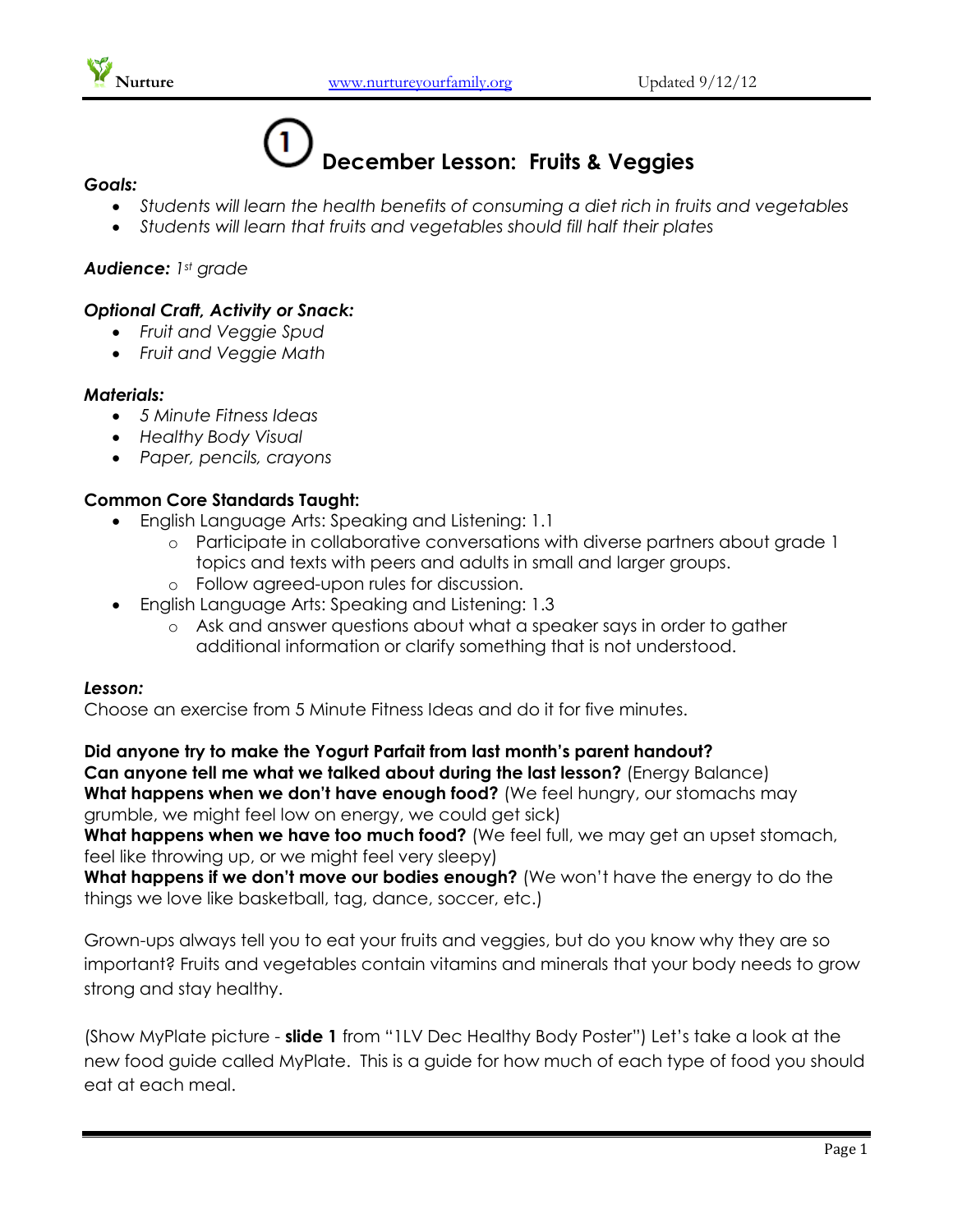The red portion represents fruits. Can you think of some tasty fruits?

Apples, bananas, kiwi, grapes, oranges, berries, watermelon, etc.

Now let's take a look at the vegetable food group, the section colored green. Can you think of some yummy veggies?

Carrots, broccoli, spinach, potatoes, sweet potatoes, celery, asparagus, etc.

When you add the red part with the green one, the fruits and vegetables make up half of the plate. At each meal try to fill half your plate with fruits and vegetables – and eat them too.

(*Show healthy body picture- slide 2*) So why do we need to eat fruits and veggies? Fruits and vegetables contain vitamins and minerals that help keep our bodies strong and healthy.

*(Show healthy body picture - slide 3)* I want everyone to look at their skin. Vitamin A, which is found in vegetables such as carrots and sweet potatoes, helps your skin stay healthy. It also promotes good vision which means it helps you see better. Without Vitamin A, we wouldn't be able to see in the dark! And it helps keep your hair healthy so it looks its best.

*(Show healthy body picture- slide 4)* Raise your hand if you've ever had a bad cold? Being sick is not very fun! Vitamin C, which is found in fruits such as strawberries and oranges, helps build a strong immune system, so your body can fight off germs, colds and sickness. Vitamin C also helps your body heal when you get a cut or bruise.

*(Show healthy body picture- slide 5)* Some vegetables, such as broccoli and spinach, contain calcium. Calcium is needed to build strong bones and teeth. Can anyone name another good source of calcium? (milk and yogurt)

So now you can see why it is so important to eat fruits and vegetables! Fruits and vegetables contain vitamins and minerals to keep your body healthy.

*(Have everyone return to their desks.)* Now we are going to do an activity to help us remember to eat our fruits and vegetables. (**slide 6**) *(Hand out or have students take out paper and pencils)* First, trace your hand onto the paper.

Did you know that children should eat at least 3 vegetables and 2 fruits a day? Think of your favorite 3 vegetables and draw each of them on one finger. Now think of your favorite two fruits and draw each of them on one finger. When you're done it should look something like this (**slide 7)**. Everyone should eat 5 fruits and vegetables or more every day!

What are some ways you can get your 5 servings of fruits and vegetables a day?